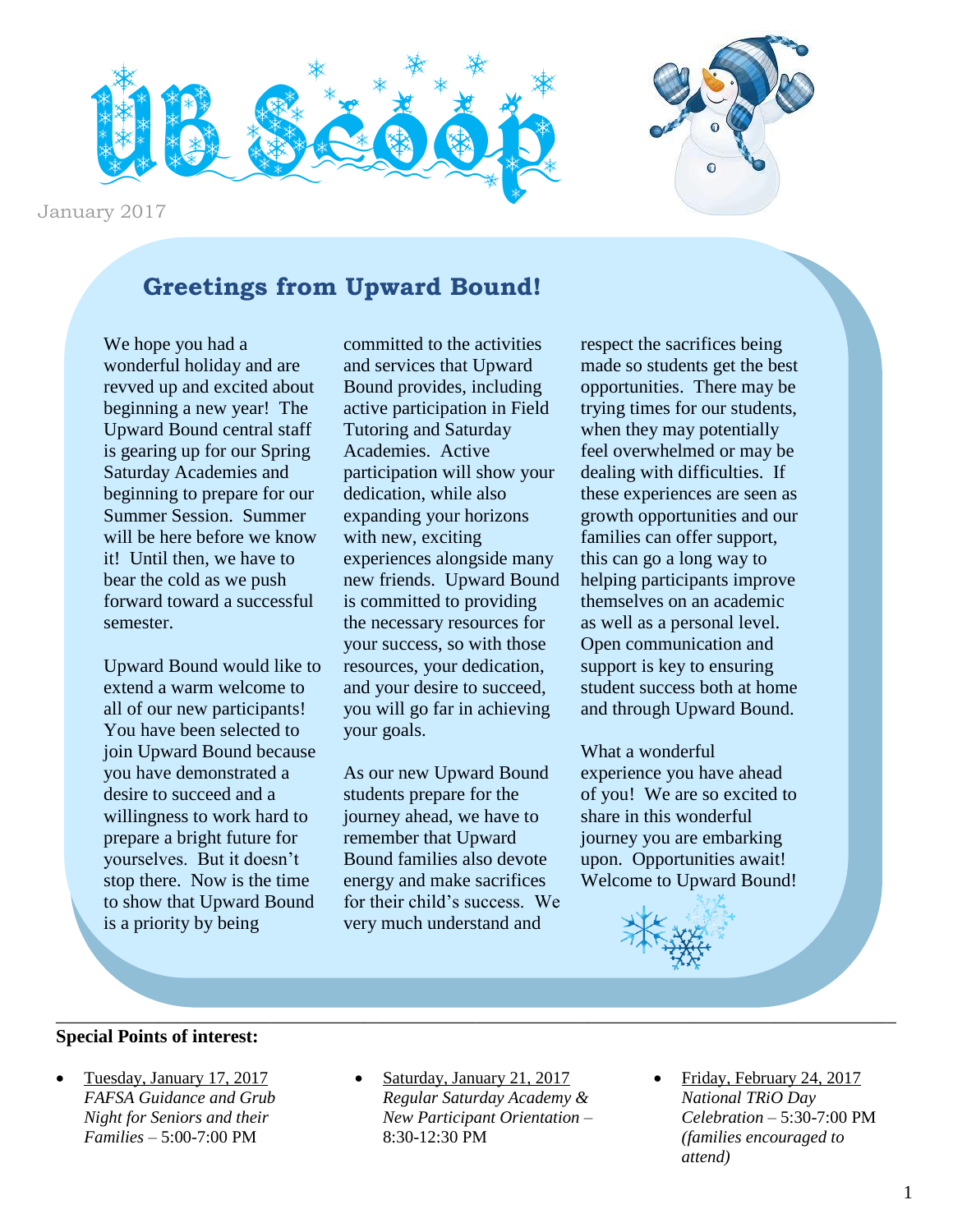### In this Issue:

| <b>FAFSA</b>                             | 2              |
|------------------------------------------|----------------|
| <b>FAFSA Guidance</b><br>and Grub        | $\overline{2}$ |
| 2017 UB Summer<br><b>T-Shirt Contest</b> | 3              |
| <b>Job Shadow/Work Study</b>             | 3              |
| <b>Important Dates</b>                   | 4              |
| <b>New Student Orientation</b>           | 4              |

### It's beginning to look a lot like…FAFSA!

If your student is a senior this year you are able to apply for the FAFSA right now! Below are common questions and answers about the FAFSA!

**What exactly is the FAFSA?** The Free Application for Federal Student Aid (FAFSA) is *required* to apply for federal student aid, such as federal grants, loans, and work study. It also is used to apply for most state and college aid and some private financial aid. If you don't fill out the FAFSA, you could be missing out on a lot of financial aid!

#### **When do I fill out the FAFSA?**

The FAFSA becomes available on October 1st each year, and there are different deadlines for different programs.

#### *Federal student aid*

For the 2014–15 year, you can apply between Oct. 1, 2016, and June 30, 2017. However, there are a few first come, first served federal student aid programs, so be sure to apply as soon as you can.

#### *State student aid*

You can find state deadlines at www. fafsa.gov or on the paper or PDF FAFSA.

#### *College or career school aid*

Check the school's website or contact its financial aid office. School deadlines are usually early in the year (often in February or March).

#### *Other financial aid*

Some programs other than government or school aid require that you file the FAFSA. For instance, you can't get certain private scholarships unless you're eligible for a Federal Pell Grant—and you can't find out whether you're eligible for a Pell Grant unless you file a FAFSA. If the private scholarship's application deadline is in early to mid-January, you'll need to submit your FAFSA before that deadline.

*Upward Bound is hosting a Guidance and Grub night for Seniors on Tuesday, January 17 from 5-7 PM. This event is designed specifically to provide assistance in filling out the FAFSA. Families are welcome and encouraged to attend. They will need to bring their 2015 tax return information. If they did not file in 2015, come anyway for assistance in filling out your FAFSA with special circumstances. Pizza will be provided. See you there!*

As you can see, it's a good idea to file the FAFSA as soon as it's available so you don't miss out on anything. You have to fill out the FAFSA every year

you're in school in order to stay eligible for federal student aid.

#### **What do we need to apply for the FAFSA?**

You may need to refer to various forms of identification, such as your Social Security card and driver's license and financial documents, such as your federal income tax return. How do I fill out the FAFSA?

There are several ways to file:

-Online at www.fafsa.gov is faster and easier than using paper.

-If you need a paper FAFSA, you can download a PDF FAFSA or order a paper FAFSA.

Ask the financial aid office at your college or career school if you can file it there. Some schools will use special software to submit your FAFSA for you.

Need some tips on filling out the FAFSA? Visit [www.fafsa.gov!](http://www.fafsa.gov/)

#### **What happens after I submit the application?**

You will get a Student Aid Report (SAR) by e-mail or by snail mail. The colleges that you listed on your FAFSA will also receive a copy of your information. Your SAR will include your Expected Family Contribution (EFC). Your college uses the EFC to determine the amount of federal grants, loans and work-study you're eligible to receive. If your application is incomplete, your SAR will display any

issues that need to be resolved. Make any necessary corrections on the FAFSA website.

Information from www.fafsa.org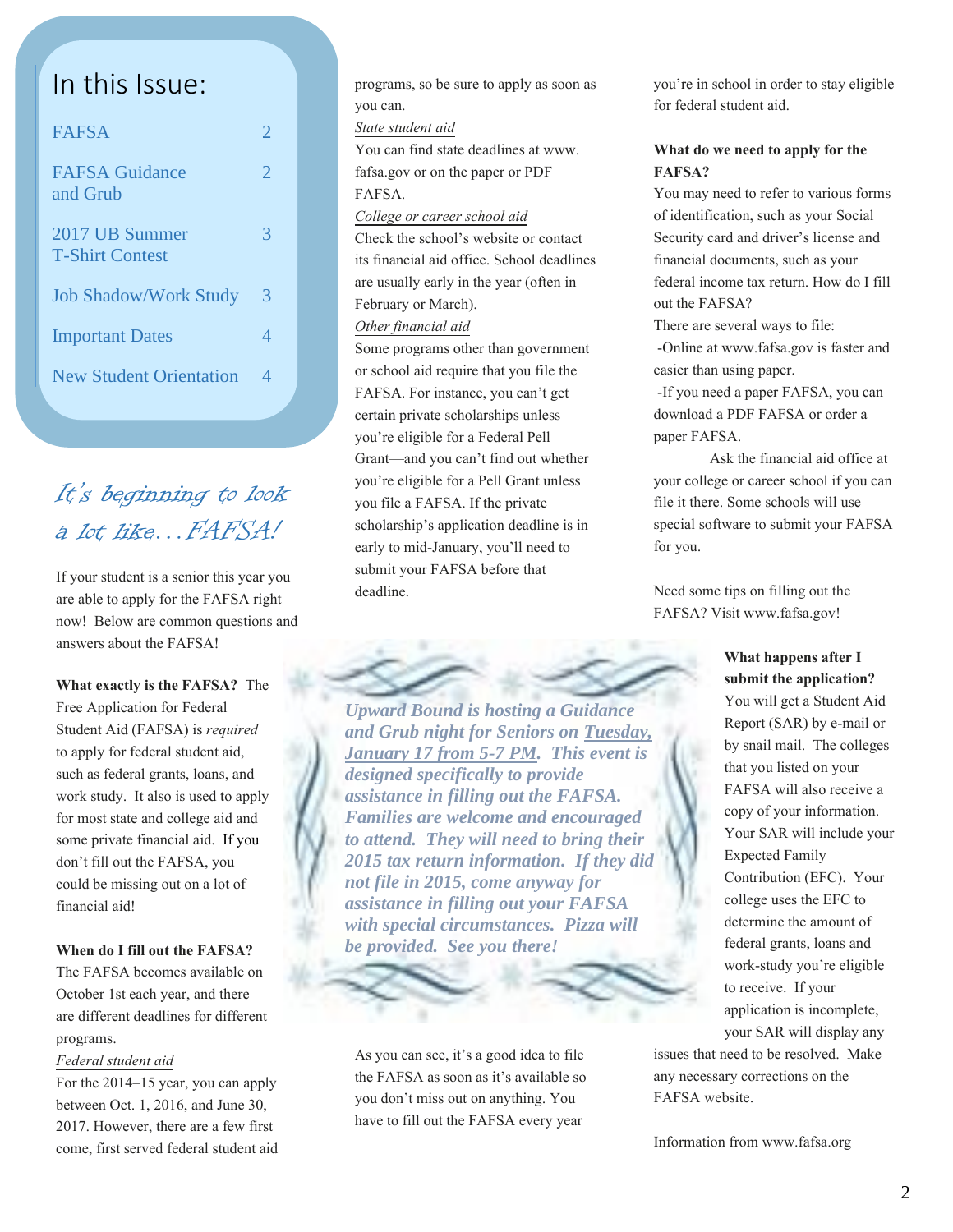# 2017 T-Shirt **ESIGN CONTES**

The Winner Receives **\$50**!!!

### Deadline to submit entries is **Saturday, March 11**.

- The design must be a maximum of 3 colors and must be for one side of a shirt.
- Screen Print Only.
- Design entries must be submitted in JPEG format only (no hand drawings accepted).
- Voting will take place at your school within the first two weeks of April.
- Winning design will be announced April 22 at our Saturday Academy.

 $\mathbf{B}$ 

If you have questions, please contact Jackie or Rachel.

### Job-Shadow/Work-Study Summer 2017

Sophomores, Juniors, and Seniors that have participated in at least one summer session are eligible to apply for a Job-Shadow or Work-Study experience during our 2017 Summer Session.

Applications are on the UB Website. The due date to submit applications is **February 24, 2017**. Contact Rachel with any questions.